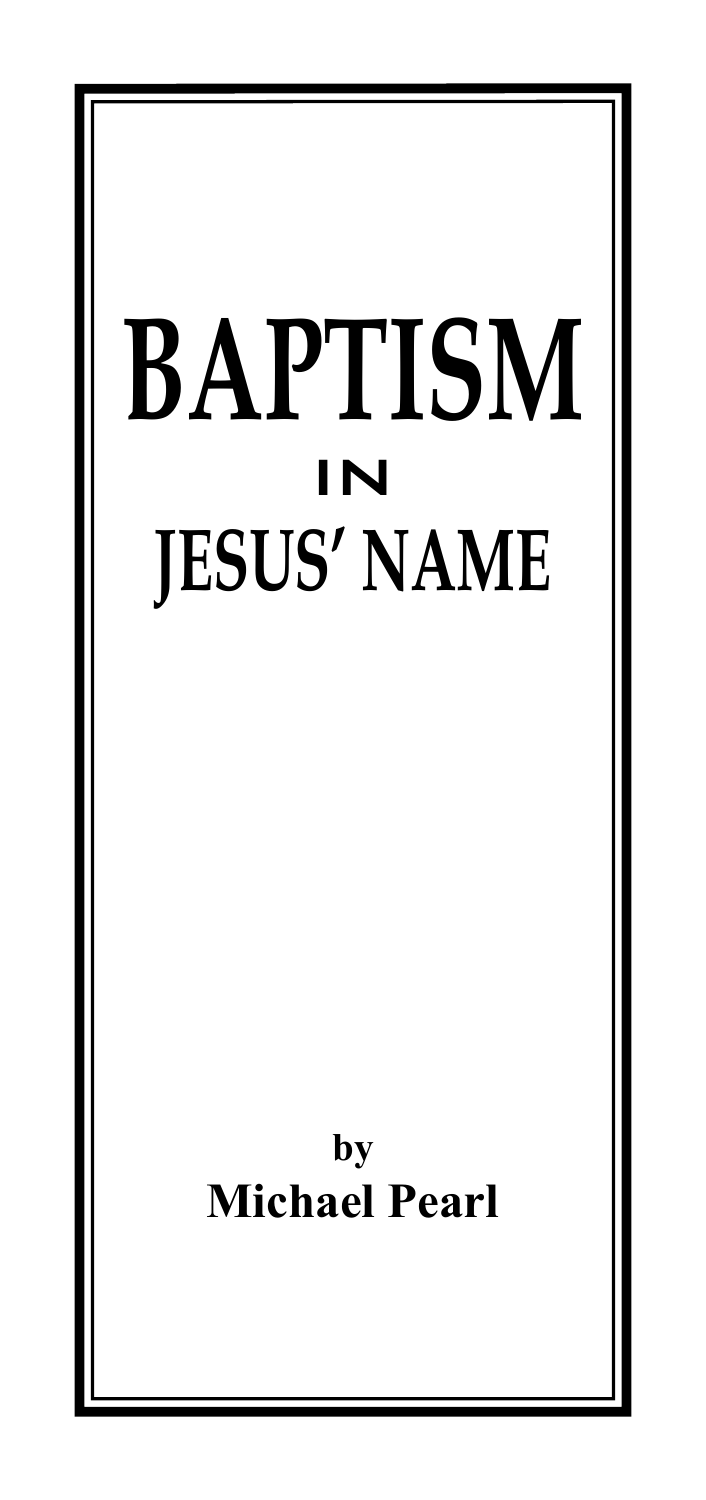### Copyright © 2003 Michael Pearl ISBN 1-892112-22-1

This booklet is copyrighted by Michael Pearl. All English copies are published by No Greater Joy Ministries, Inc.

> All Scripture is taken from the **Authorized Version (King James) Holy Bible**

#### **Other Publications by Michael Pearl**

To Train Up A Child No Greater Joy Volume One No Greater Joy Volume Two No Greater Joy Volume Three Romans—Commentary By Divine Design Repentance To Betroth or Not to Betroth Pornography—Road to Hell In Defense of Biblical Chastisement 1 John 1:9 The Protestant Confessional Justification and the Book of James Holy Sex

*Published by* **No Greater Joy Ministries, Inc. 1000 Pearl Road Pleasantville, TN 37033** United States of America

### **www.NoGreaterJoy.org**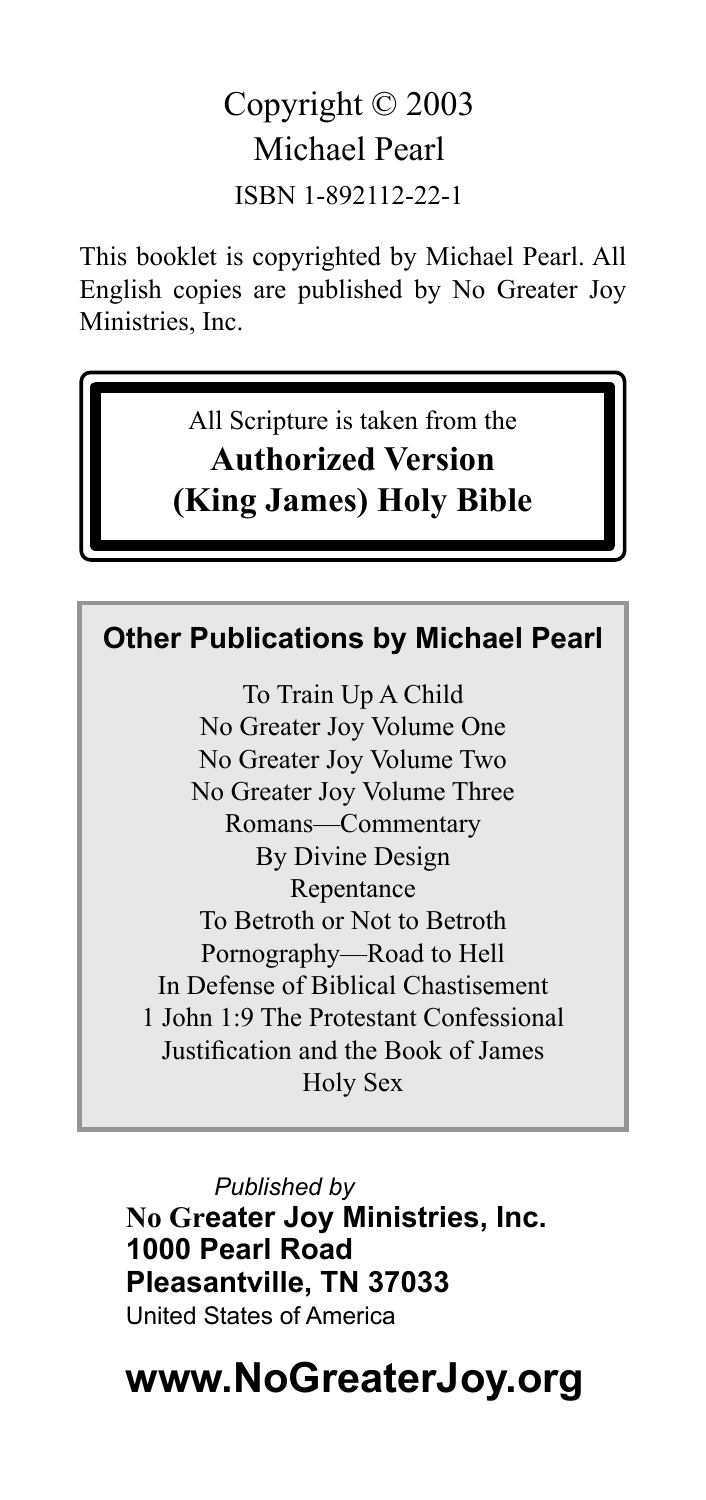## **BAPTISM** in **JESUS' NAME**

There are those who insist that New Testament water baptism is not valid unless the one doing the baptism vocally utters the words "in Jesus' name." Their reasoning goes like this: The command in Matthew 28:19 to *"baptize them in the name of the Father, and of the Son, and of the Holy Ghost"* is a list of various titles of the one person whose name is Jesus. There is no trinity. The One God has manifested himself at different times in three different ways. He who was the Father in heaven became the Son on earth and returned to earth as the Holy Ghost. If you were not baptized in Jesus' name alone, you were not properly baptized, and are therefore not saved.

The proponents of this belief are called *Oneness* or *Jesus' name only.* The United Pentecostal Holiness are the main advocates, but there is a growing number of nondenominational factions adopting this belief. It is primary to them because they teach that one is not saved until he has been thus baptized. Baptism becomes a ritual that must be performed in a certain way, by the proper authority, with the right words spoken, in order to prompt God to dispense his saving grace.

When we come to the book of Acts, we do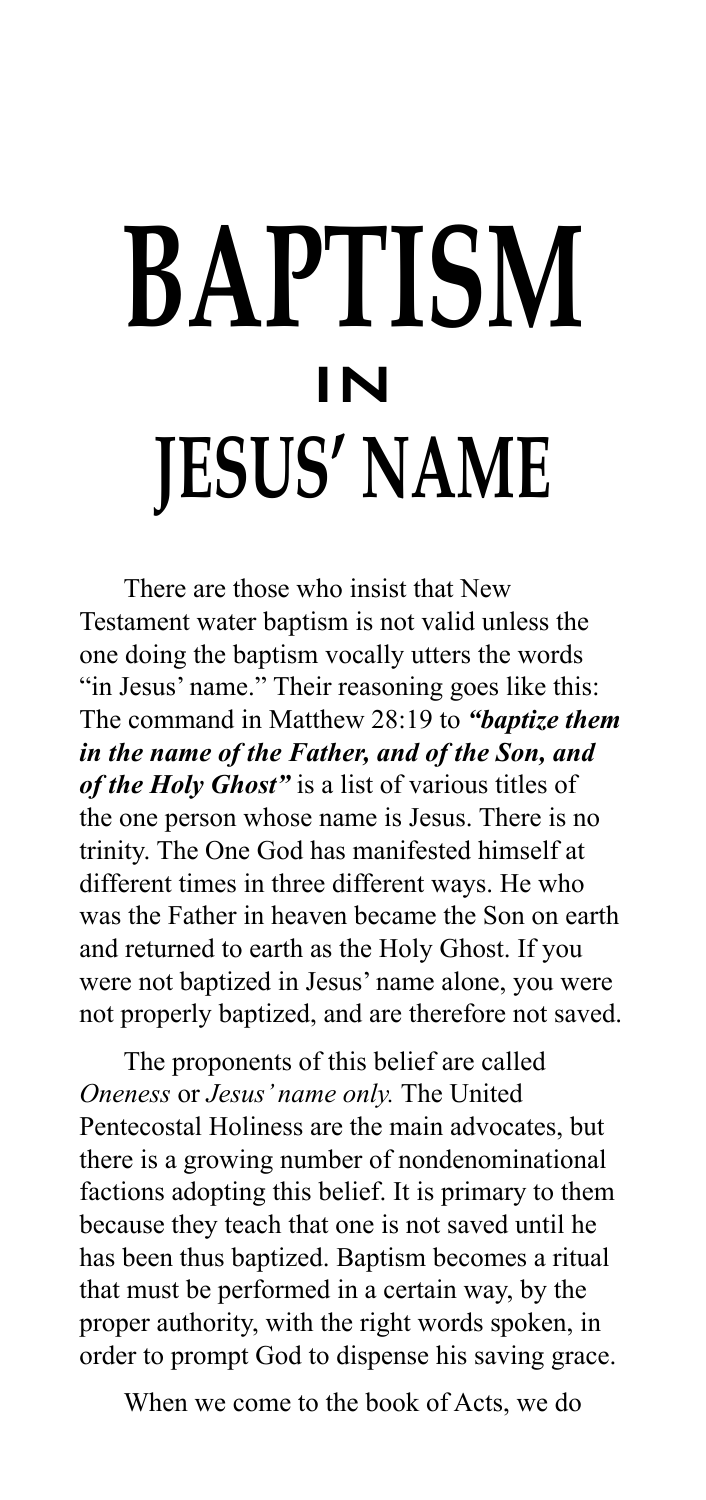not find the terminology *"Father, Son, and Holy Ghost."* They baptize *in the name of Jesus Christ*, or, *in the name of Jesus Christ of Nazareth*, or, *in the name of the Lord Jesus*, or, *in the name of the Lord*. The *Jesus' Name Only* crowd think this is proof that the formulary utterance was changed after Pentecost. There is absolutely no consistent use of terminology in Scripture, except that the one phrase they insist upon, *"in the name of Jesus,"* is **never** used in connection with baptism.

It is a wonder that something so absurd could find enough acceptance to become an issue worth addressing. But lest others be deceived and waste their time on such trifles, we will look at all pertinent Scripture on the subject.

### **Added Confusion**

Their argument is that all other names, like *Christ* and *Lord*, are not names but titles, and that *Jesus* is the only name of God. They therefore assert that when the text says, *"they were baptized in the name of the Lord"* that the name of the Lord is *Jesus*, so the minister was uttering the name Jesus when he performed the baptism.

Those who teach this *Jesus' name only* doctrine are adamantly against using the vocalization, *"in the name of the Father, Son, and Holy Ghost."* The two sides end up arguing over which terminology is correct. Neither side is correct. They are equally in error. Both sides accept a false supposition—that the utterance of words is part of baptism and thus validates it. It is the conclusion of this study that the verbal utterance, be it one or the other, is never an issue in Scripture. It is erroneous and silly to insist on any certain phrase being pronounced over the baptized.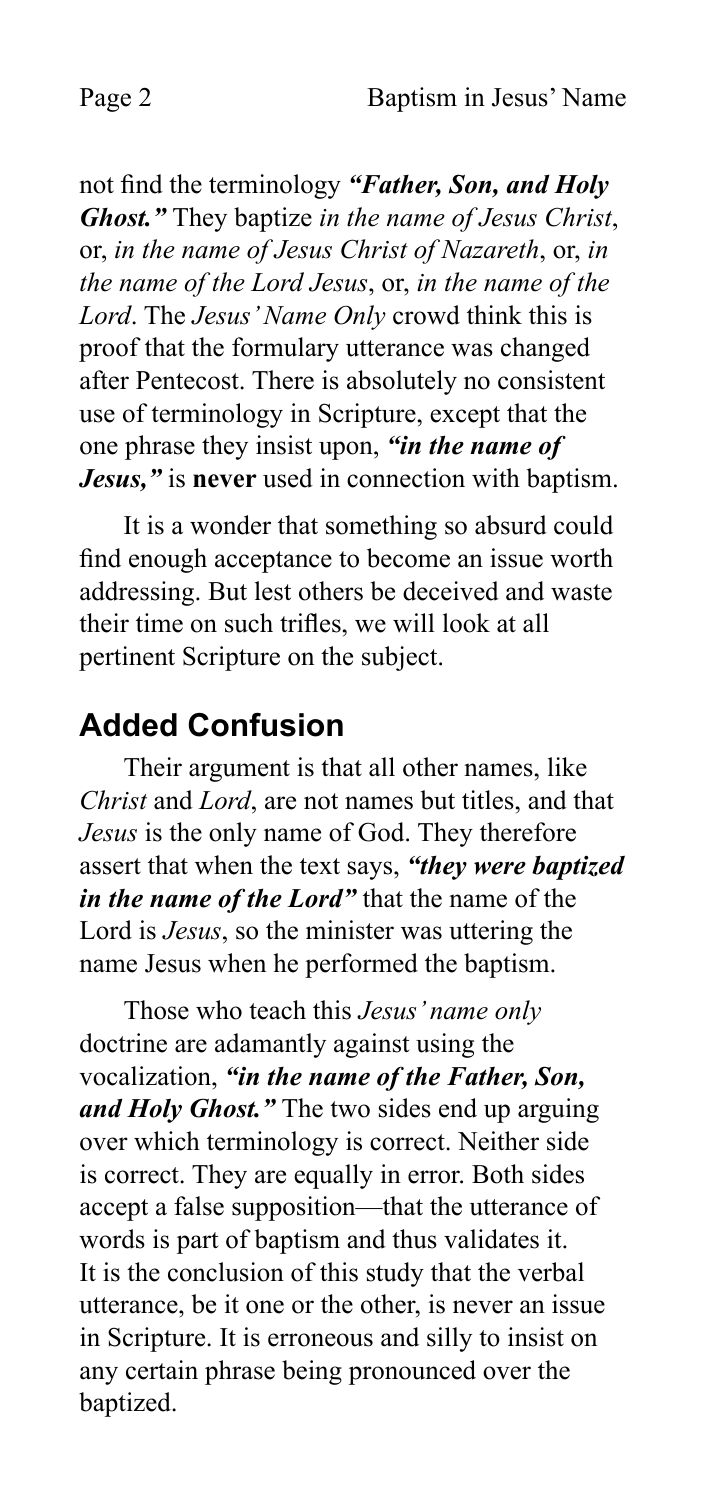In the Bible we read of many things other than baptism that are done *"in the name of"* God or Jesus, as well as things done *"in the name of"* other persons. By searching the Scripture in the many references to someone doing something in the name of another, we will come to see that the Bible is not making an attempt to establish the type of utterance. There are more references than we have recorded here, but we have printed a fair representation. You may want to search your concordance and read them all.

### **"In the Name of " Applied to Men**

In reading these verses you will observe that speaking or acting *"in the name of"* is not something unique to baptism, nor is it limited to references to divine things. The concept of doing something in the name of another person is found in the Bible many times before it is used in reference to baptism. By discovering the Scripture's use of the terminology, in both a secular and religious context, we will be able to define the terminology and thereby accurately understand the passages in question. You will see that to do something "*in the name"* of another has nothing to do with vocalizing a certain name.

**1 Samuel 25:5 - 6** - *"And David sent out ten young men, and David said unto the young men, Get you up to Carmel, and go to Nabal, and greet him in my name: And thus shall ye say to him that liveth in prosperity, …And when David's young men came, they spake to Nabal according to all those words in the name of David, and ceased."* Do you think this is telling us that they concluded their remarks with the appendage, *"in the name of David"?* By going and speaking *in David's name* they were to cause Nabal, by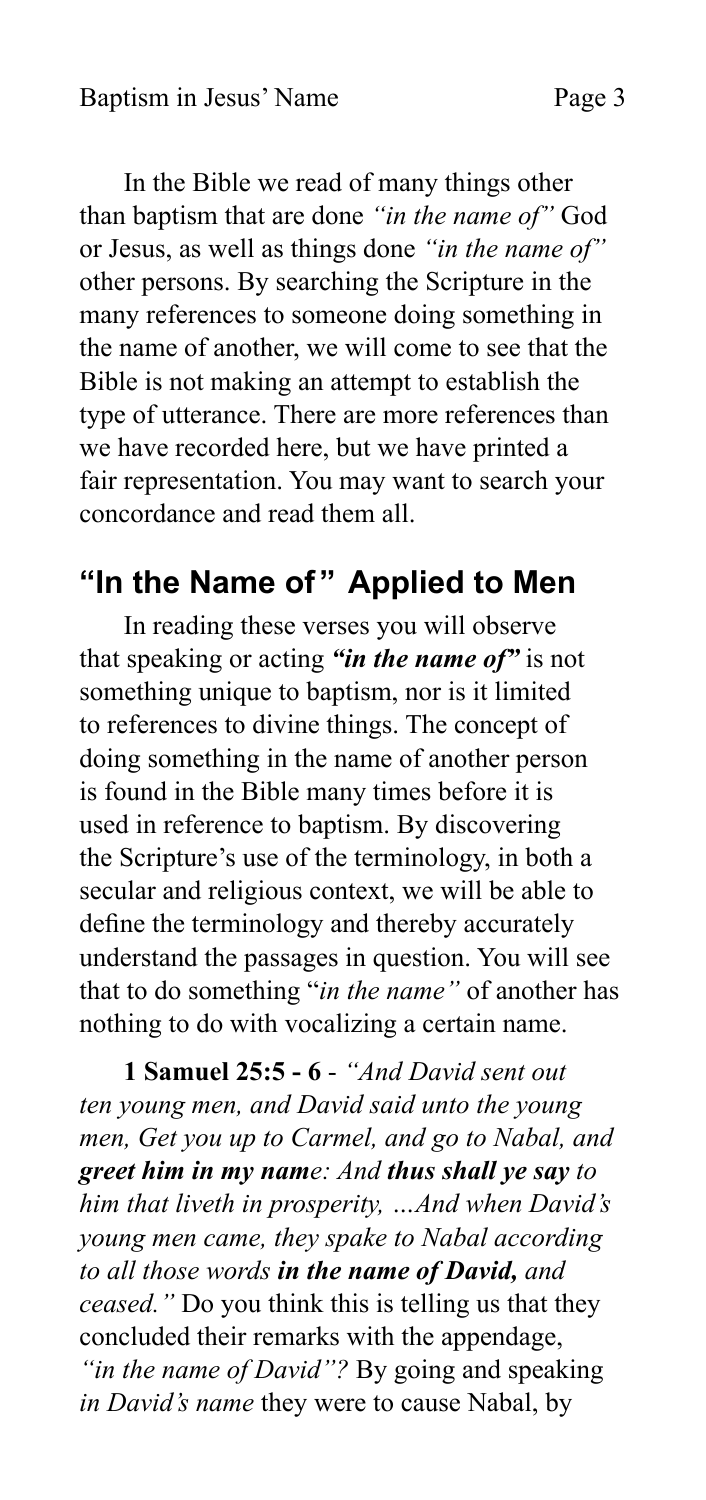whatever words or means, to understand they were acting on David's behalf, they represented him, and they were his mouthpiece, thus speaking *in his nam*e.

**1 Kings 21:8** - *"So she wrote letters in Ahab's name, and sealed them with his seal, and sent the letters unto the elders and to the nobles that were in his city, dwelling with Naboth."* To have sealed the document with the king's ring, which was the accepted and legal method of validation, would have made it carry all the authority of the king. It would have been sent in his name. See also: Esther 3:12; 8:8, 10.

**Esther 2:21 - 22** - *"In those days, while Mordecai sat in the king's gate, two of the king's chamberlains, Bigthan and Teresh, of those which kept the door, were wroth, and sought to lay hand on the king Ahasuerus. And the thing was known to Mordecai, who told it unto Esther the queen; and Esther certified the king thereof in Mordecai's name."* She had access to the king, and Mordecai did not, so he contacted her with his warning, and she notified the king on Mordecai's behalf. She spoke in Mordecai's name.

**Matthew 10:41 - 42 -** *"He that receiveth a prophet in the name of a prophet shall receive a prophet's reward; and he that receiveth a righteous man in the name of a righteous man shall receive a righteous man's reward. And whosoever shall give to drink unto one of these little ones a cup of cold water only in the name of a disciple, verily I say unto you, he shall in no wise lose his reward."* What prophet's name will you speak when receiving a prophet? In the name of Elijah, welcome into this house. I know this sounds absurd, but we a dealing with an absurd issue. To receive a righteous man in the name of